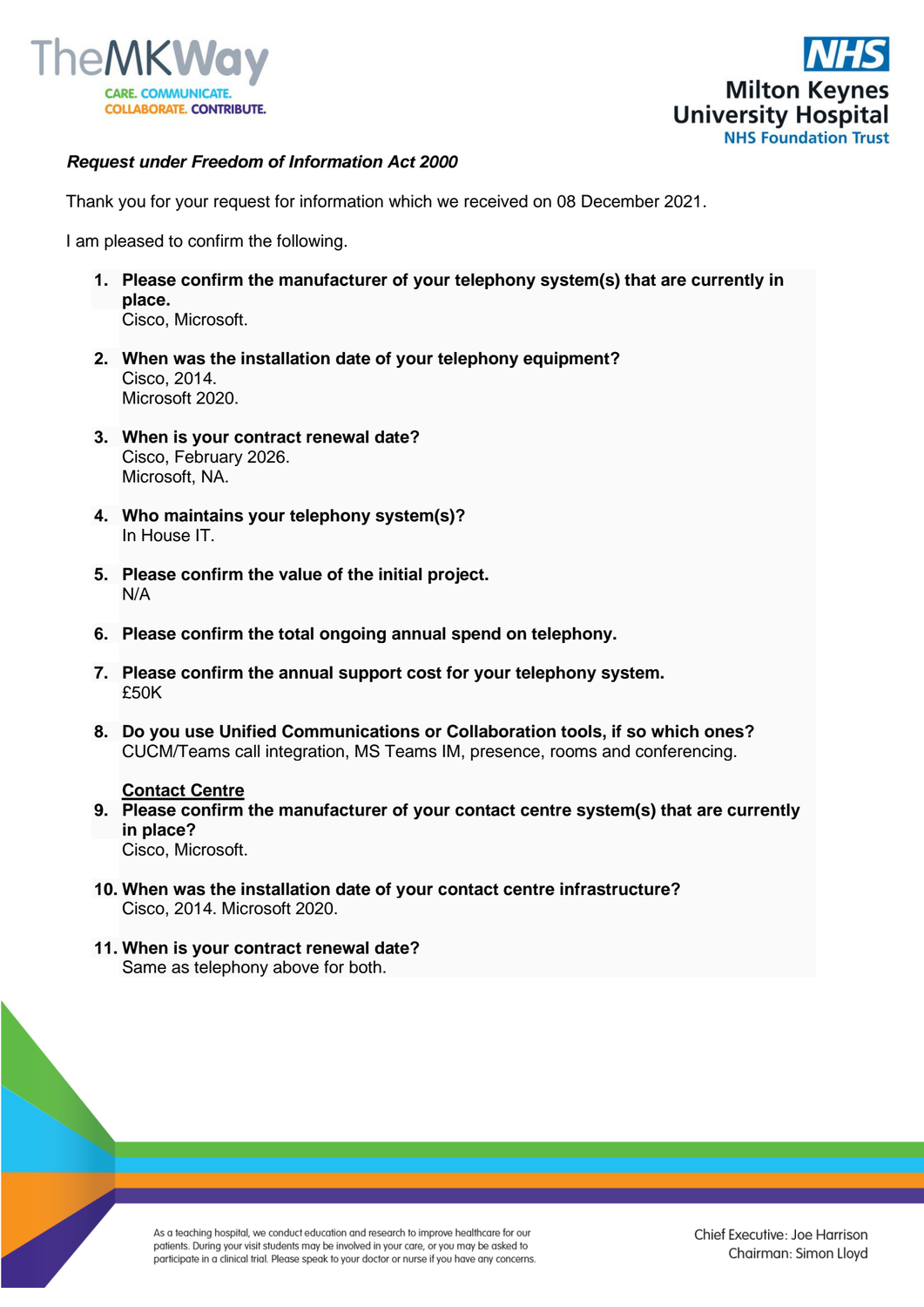- **12. Who maintains your contact centre system(s)? In House IT.**
- **13. Please confirm value of the initial project?** As above
- **14. Please confirm the value of annual support/maintenance services (in £)? And overall annual spend for the contact centre. This is included in the support for the telephony system.**
- **15. How many contact centre agents do you have?** 300
- **16. Do agents work from home? Or just your offices?** Home and Offices.
- **17. Do you use a CRM in the contact centre? What platform is used?.** No.
- **18. Do you use a knowledge base / knowledge management platform? What platform is used?**

Yes, a module within FreshService.

**Connectivity and Network Services**

- **19. Who provides your WAN and internet connectivity and the annual spend on each.** BT.
- **20. Have you , or do you plan to deploy SD Wan services.** In deployment currently.
- **21. Have you got SIP trunks, if so who from and confirm annual spend.** No.
- **22. Please confirm who provides your LAN, WIFI and Security infrastructure.** Cisco.
- **23. Please confirm your annual spend on each.** Unknown.
- **24. Please confirm your data centre switching and security infrastructure and have you deployed cloud based security and threat management.** Yes.

## **Organisation**

- **25. How many employees do you have overall within your organisation?** ~5000
- **26. Can you provide contact details for your procurement lead / category manager for these services?**

Please find link below for IT Structure

- **27. Can you provide names and contact details for the following people within your organisation?**
	- **CIO / IT Director**